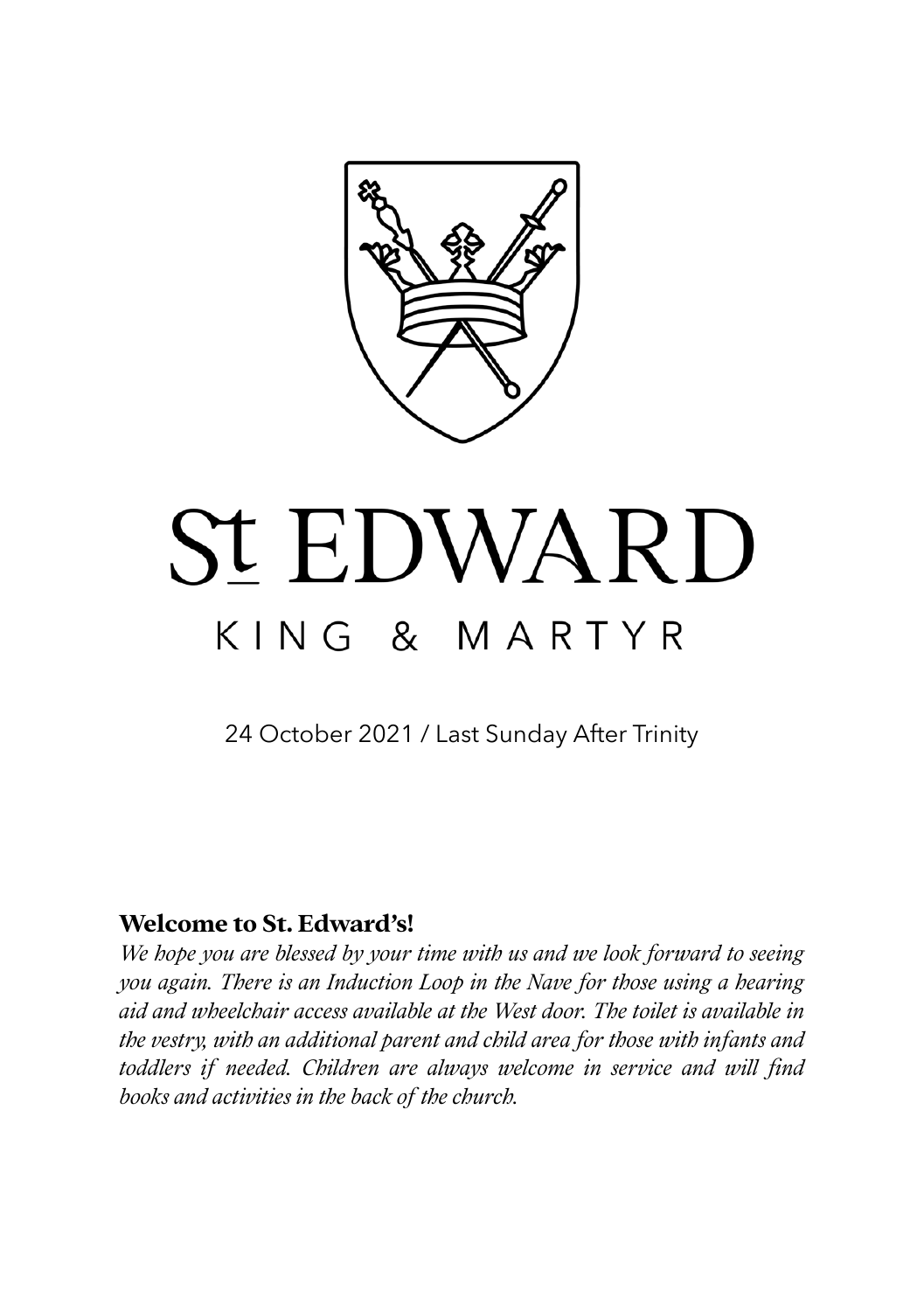#### **Hymn 142 -** Hail to the Lord's Anointed *(We stand to sing)*

#### **Welcome & Greeting**

In the name of the Father, and of the Son, and of the Holy Spirit. **Amen.**

Grace, mercy and peace from God our Father and the Lord Jesus Christ be with you. **And also with you.**

#### **Preparation** *(Please sit or kneel)*

**Almighty God, to whom all hearts are open, all desires known, and from whom no secrets are hidden: cleanse the thoughts of our hearts by the inspiration of your Holy Spirit, that we may perfectly love you, and worthily magnify your holy name; through Christ our Lord. Amen.** 

#### **Confession**

God so loved the world that he gave his only Son Jesus Christ to save us from our sins, to be our advocate in heaven, and to bring us to eternal life. Let us confess our sins in penitence and faith, firmly resolved to keep God's commandments and to live in love and peace with all.

**Most merciful God, Father of our Lord Jesus Christ, we confess that we have sinned in thought, word and deed. We have not loved you with our whole heart. We have not loved our neighbours as ourselves. In your mercy forgive what we have been, help us to amend what we are, and direct what we shall be; that we may do justly, love mercy, and walk humbly with you, our God. Amen.**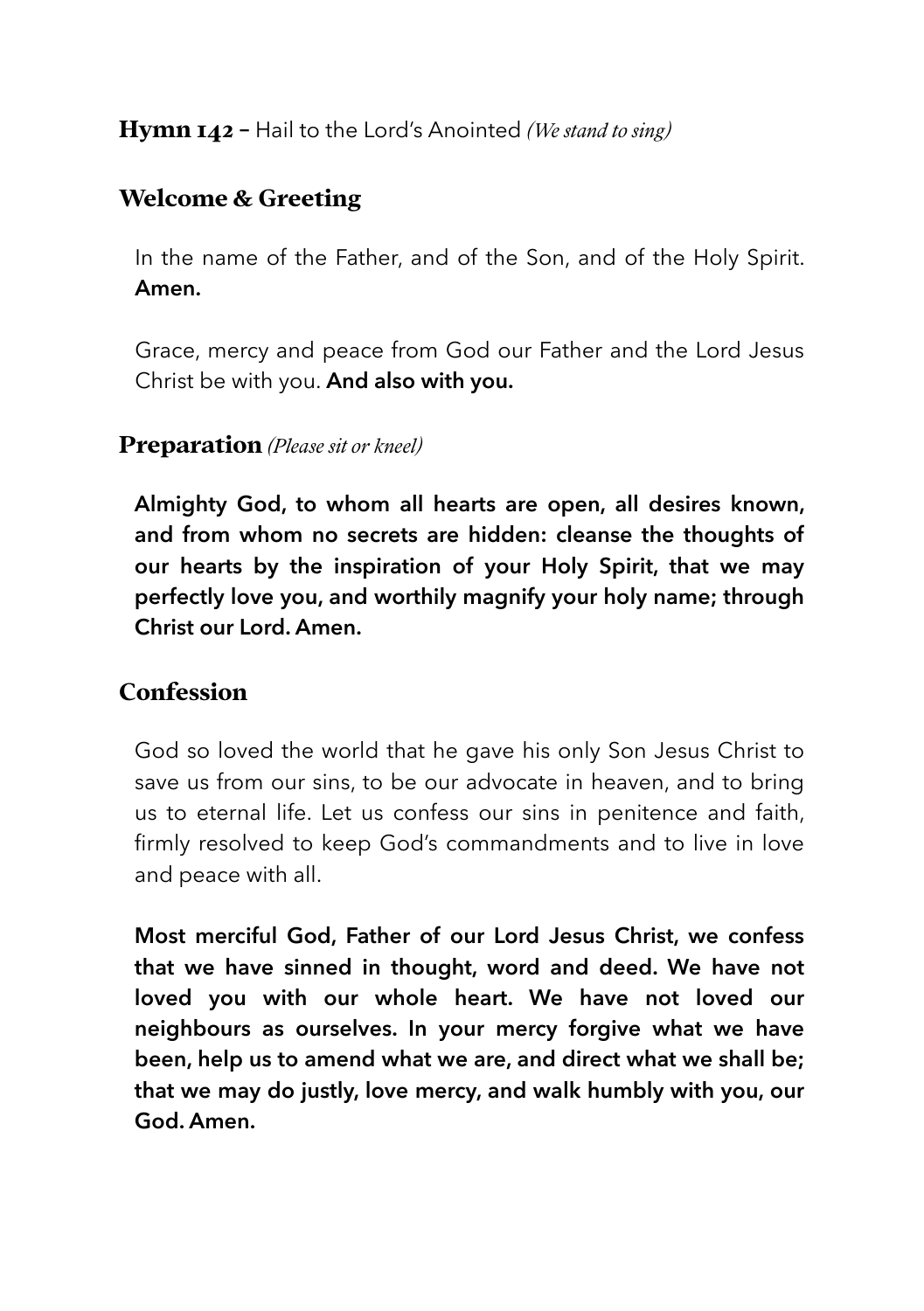Almighty God, who forgives all who truly repent, have mercy upon you, pardon and deliver you from all your sins, confirm and strengthen you in all goodness, and keep you in life eternal; through Jesus Christ our Lord. **Amen.**

# **The Gloria**

*Glory to God, glory to God, glory to God in the highest. Glory to God in the Highest and peace to his people on earth.* 

**Lord God, heavenly King, almighty God and Father, we worship you, we give you thanks, we praise you for your glory** *[Refrain]*

**Lord Jesus Christ, only Son of the Father, Lord God, Lamb of God, you take away the sin of the world: have mercy on us; you are seated at the right hand of the Father: receive our prayer** *[Refrain]*

**For you alone are the Holy One, you alone are the Lord, you alone are the Most High, Jesus Christ, with the Holy Spirit, in the glory of God the Father** *[Refrain]*

## **The Collect**

**Blessed Lord, who caused all holy Scriptures to be written for our learning: help us so to hear them, to read, mark, learn and inwardly digest them that, through patience, and the comfort of your holy word, we may embrace and for ever hold fast the hope of everlasting life, which you have given us in our Saviour Jesus Christ, who is alive and reigns with you, in the unity of the Holy Spirit, one God, now and for ever. Amen.**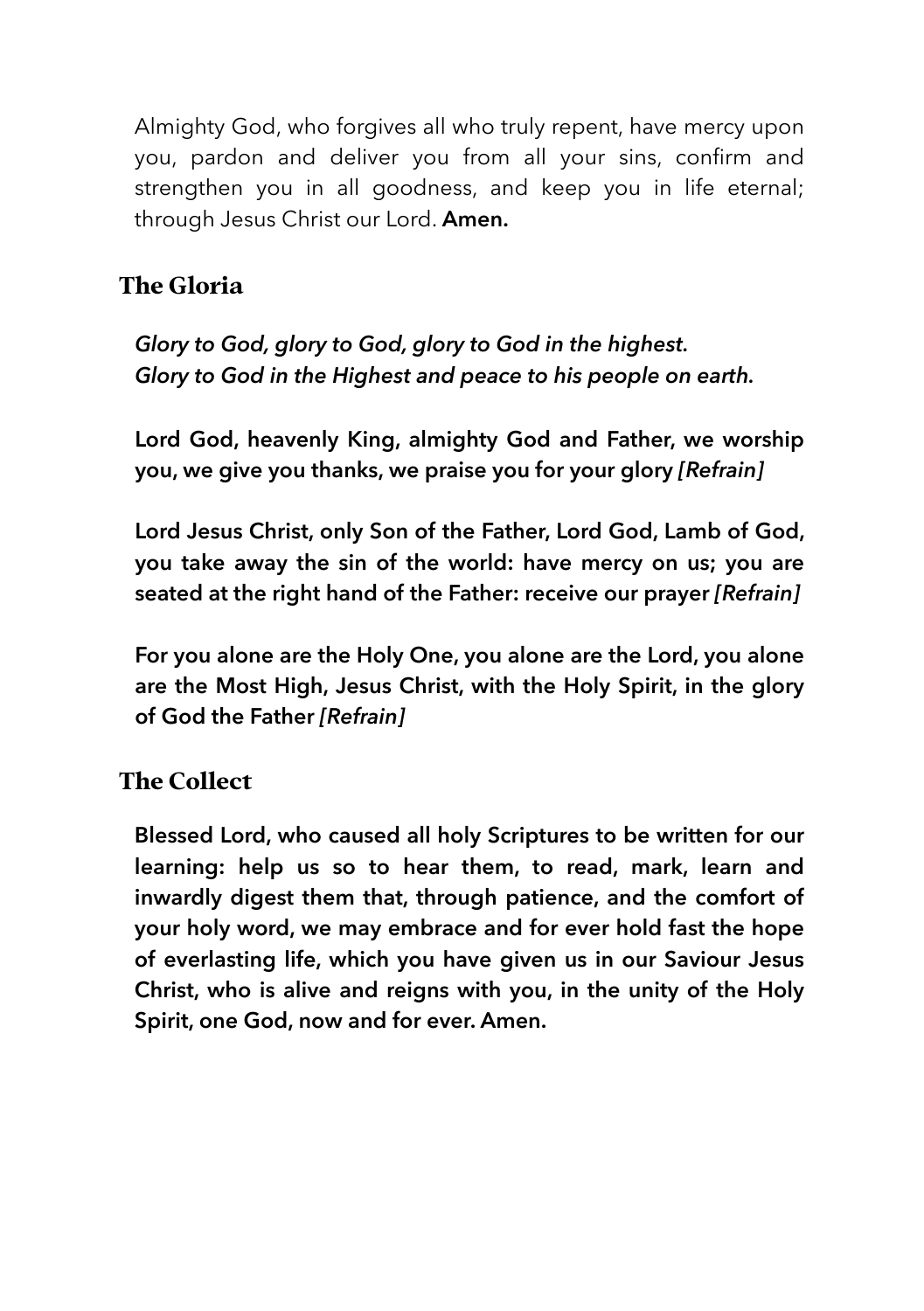## **New Testament Lesson** (Hebrews 7.1-3, 14-28)

This 'King Melchizedek of Salem, priest of the Most High God, met Abraham as he was returning from defeating the kings and blessed him'; 2 and to him Abraham apportioned 'one-tenth of everything'. His name, in the first place, means 'king of righteousness'; next he is also king of Salem, that is, 'king of peace'. 3 Without father, without mother, without genealogy, having neither beginning of days nor end of life, but resembling the Son of God, he remains a priest for ever.

14 For it is evident that our Lord was descended from Judah, and in connection with that tribe Moses said nothing about priests. 15 It is even more obvious when another priest arises, resembling Melchizedek, 16 one who has become a priest, not through a legal requirement concerning physical descent, but through the power of an indestructible life. 17 For it is attested of him, 'You are a priest for ever, according to the order of Melchizedek.' 18 There is, on the one hand, the abrogation of an earlier commandment because it was weak and ineffectual 19 (for the law made nothing perfect); there is, on the other hand, the introduction of a better hope, through which we approach God.

20 This was confirmed with an oath; for others who became priests took their office without an oath, 21 but this one became a priest with an oath, because of the one who said to him, 'The Lord has sworn and will not change his mind, "You are a priest for ever" '— 22 accordingly Jesus has also become the guarantee of a better covenant.

23 Furthermore, the former priests were many in number, because they were prevented by death from continuing in office; 24 but he holds his priesthood permanently, because he continues for ever. 25 Consequently he is able for all time to save those who approach God through him, since he always lives to make intercession for them.

26 For it was fitting that we should have such a high priest, holy, blameless, undefiled, separated from sinners, and exalted above the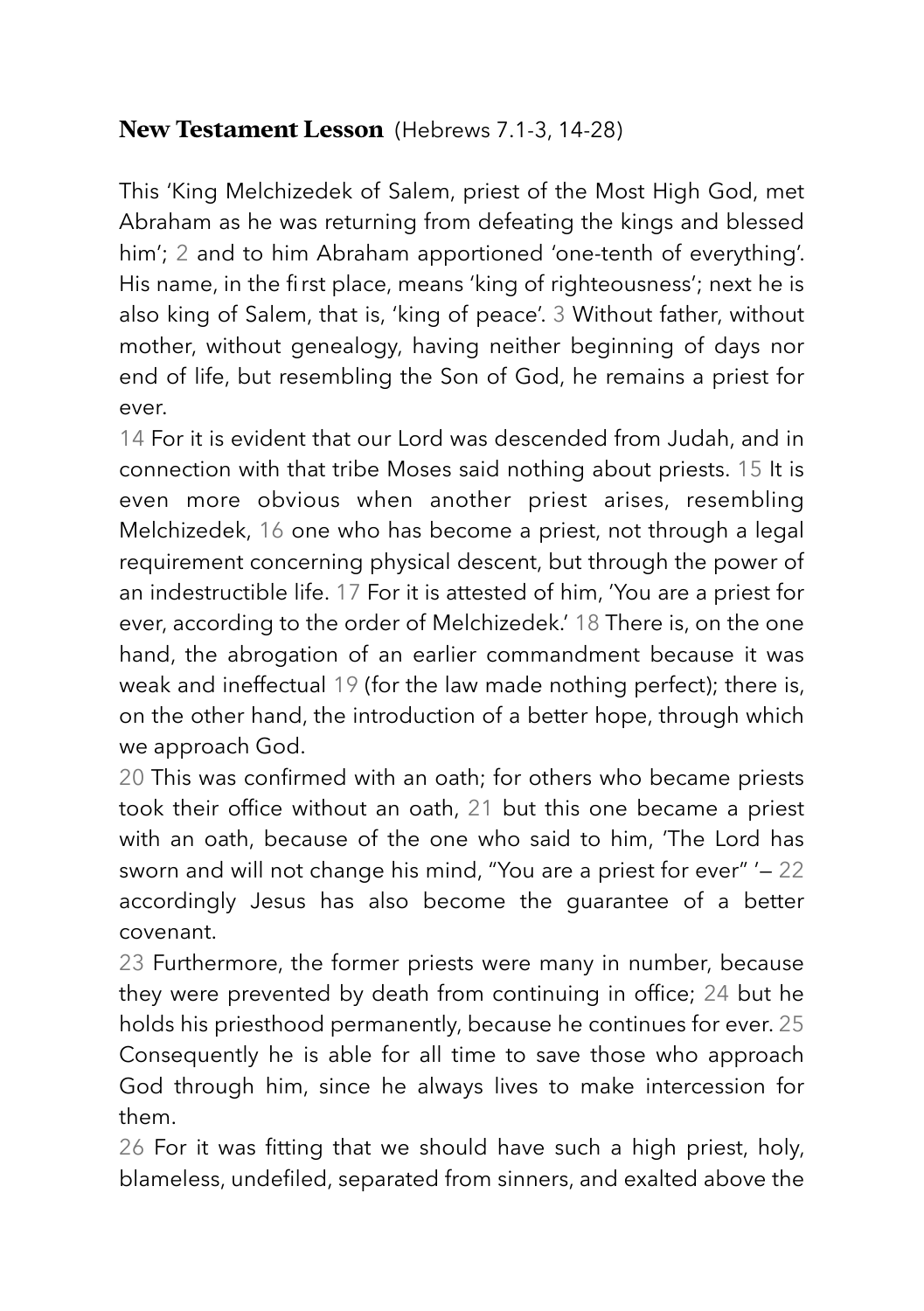heavens. 27 Unlike the other high priests, he has no need to offer sacrifices day after day, first for his own sins, and then for those of the people; this he did once for all when he offered himself. 28 For the law appoints as high priests those who are subject to weakness, but the word of the oath, which came later than the law, appoints a Son who has been made perfect for ever.

This is the word of the Lord. **Thanks be to God.**



**Psalm 34.1-8, 19-22** *(Please remain seated as the psalm is sung)*

1 I will bless the Lord at all times; his praise shall ever be in my mouth.

2 My soul shall glory in the Lord; let the humble hear and be glad.

3 O magnify the Lord with me; let us exalt his name together.

4 I sought the Lord and he answered me and delivered me from all my fears.

5 Look upon him and be radiant and your faces shall not be ashamed.

6 This poor soul cried, and the Lord heard me and saved me from all my troubles.

7 The angel of the Lord encamps around those who fear him and delivers them.

8 O taste and see that the Lord is gracious; blessed is the one who trusts in him.

19 Many are the troubles of the righteous; from them all will the Lord deliver them.

20 He keeps all their bones, so that not one of them is broken.

*(cont'd overleaf)*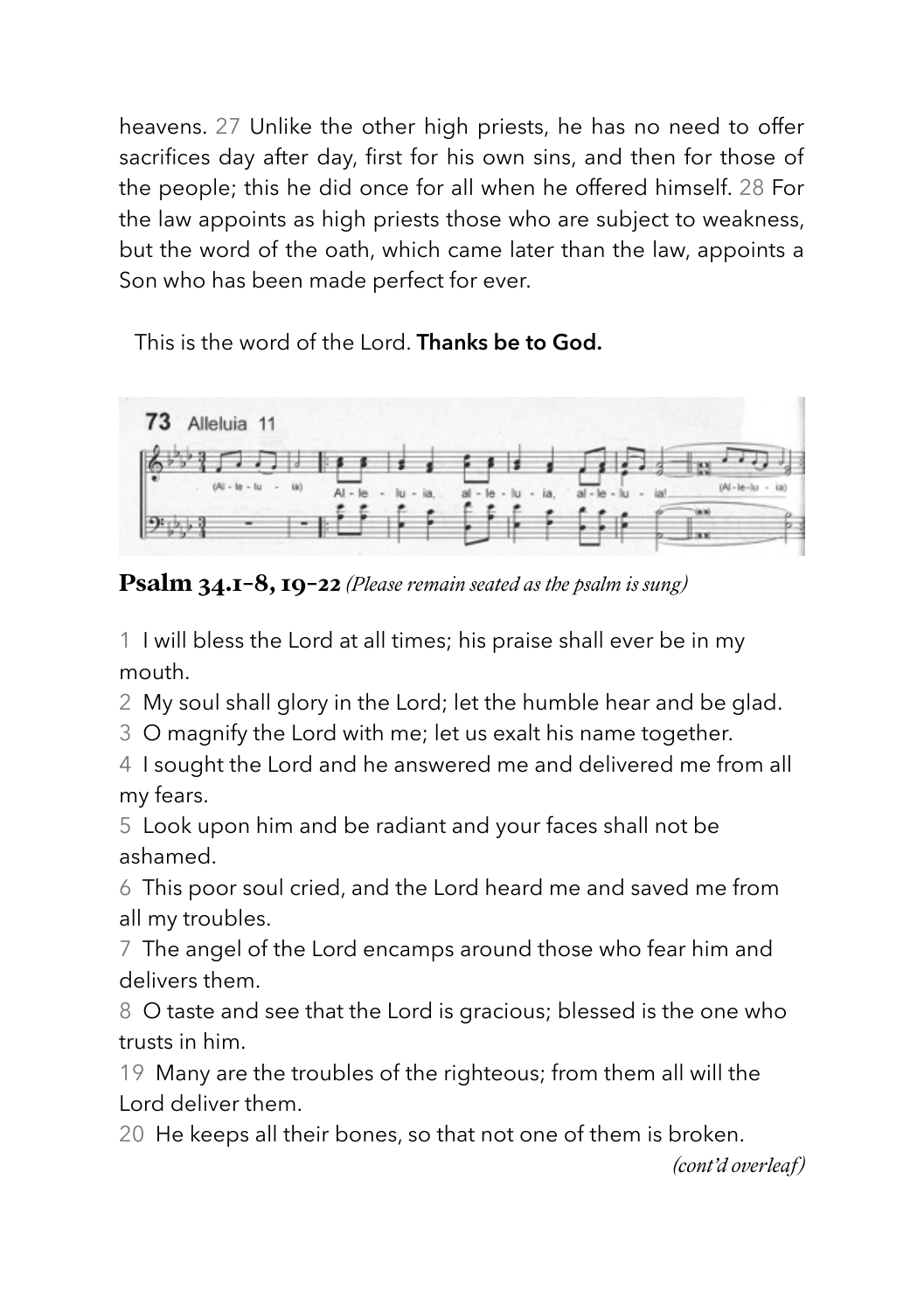21 But evil shall slay the wicked and those who hate the righteous will be condemned.

22 The Lord ransoms the life of his servants and will condemn none who seek refuge in him.

#### **Glory to the Father, and to the Son, and to the Holy Spirit, as it was in the beginning is now and shall be forever. Amen***.*

**Gospel** *(We stand as we welcome the Gospel)*

The Lord be with you. **And also with you.**

Hear the Gospel of our Lord Jesus Christ according to Mark (10.46-52). **Glory to you, O Lord.**

46 They came to Jericho. As he and his disciples and a large crowd were leaving Jericho, Bartimaeus son of Timaeus, a blind beggar, was sitting by the roadside. 47 When he heard that it was Jesus of Nazareth, he began to shout out and say, 'Jesus, Son of David, have mercy on me!' 48 Many sternly ordered him to be quiet, but he cried out even more loudly, 'Son of David, have mercy on me!' 49 Jesus stood still and said, 'Call him here.' And they called the blind man, saying to him, 'Take heart; get up, he is calling you.' 50 So throwing off his cloak, he sprang up and came to Jesus. 51 Then Jesus said to him, 'What do you want me to do for you?' The blind man said to him, 'My teacher, let me see again.' 52 Jesus said to him, 'Go; your faith has made you well.' Immediately he regained his sight and followed him on the way.

This is the Gospel of the Lord. **Praise to you, O Christ.**

**Sermon** "Who Is Melchizedek?" – Mark Scarlata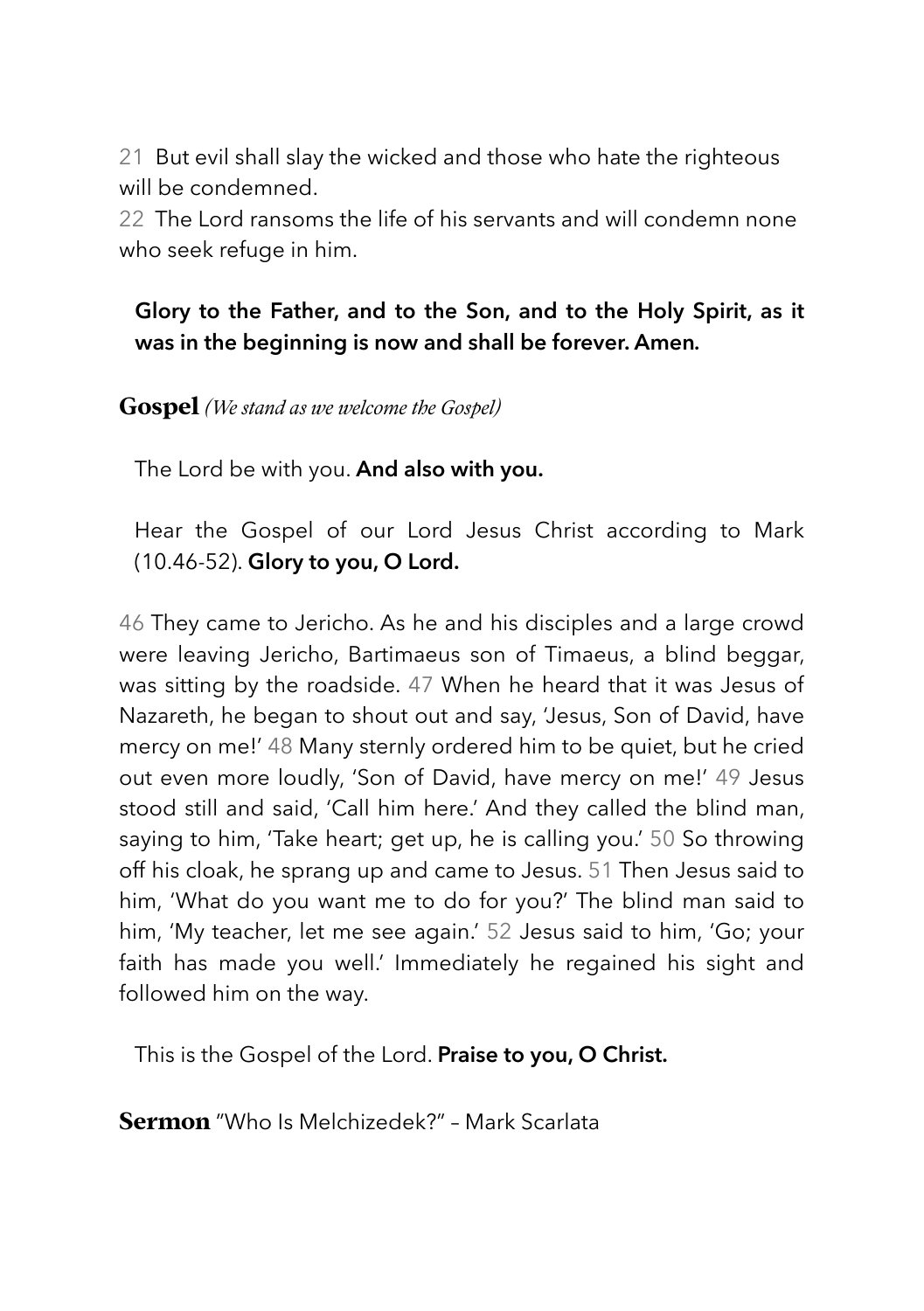**We believe in one God, the Father, the Almighty, maker of heaven and earth, of all that is, seen and unseen. We believe in one Lord, Jesus Christ, the only Son of God, eternally begotten of the Father, God from God, Light from Light, true God from true God, begotten, not made, of one Being with the Father; through him all things were made. For us and for our salvation he came down from heaven, was incarnate from the Holy Spirit and the Virgin Mary and was made man. For our sake he was crucified under Pontius Pilate; he suffered death and was buried. On the third day he rose again in accordance with the Scriptures; he ascended into heaven and is seated at the right hand of the Father. He will come again in glory to judge the living and the dead, and his kingdom will have no end. We believe in the Holy Spirit, the Lord, the giver of life, who proceeds from the Father and the Son, who with the Father and the Son is worshipped and glorified, who has spoken through the prophets. We believe in one holy catholic and apostolic Church. We acknowledge one baptism for the forgiveness of sins. We look for the resurrection of the dead, and the life of the world to come. Amen.** 

#### **Prayers of Intercession** *(Please sit or kneel for our intercessions)*

Lord, in your mercy. **Hear our prayer.** 

**Merciful Father, accept these prayers for the sake of your Son, our Saviour Jesus Christ. Amen.** 

#### **The Peace**

The peace of the Lord be always with you. **And also with you.**  Let us offer one another a sign of peace.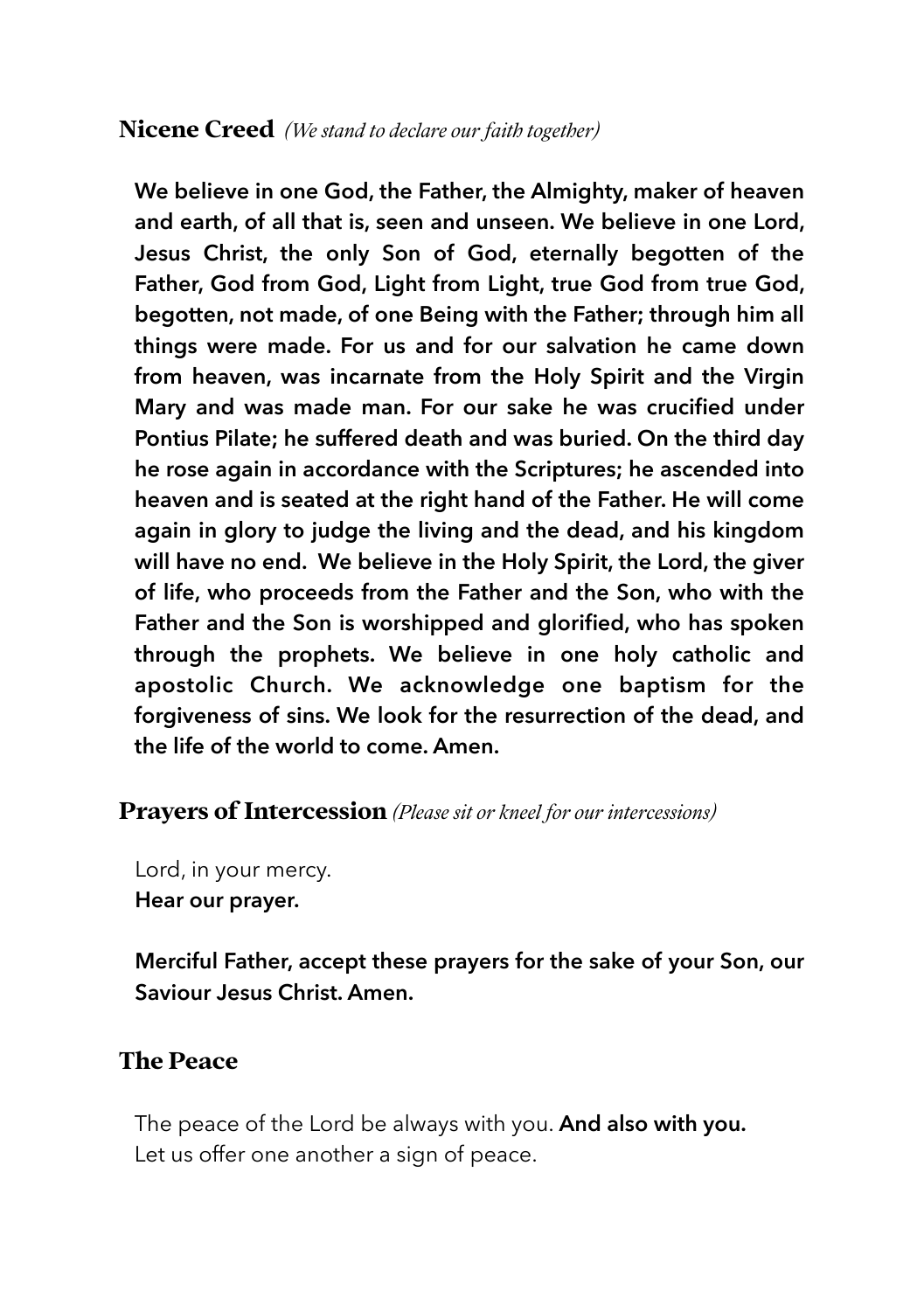## **Offertory Hymn 260 - And Now, O Father, Mindful of the Love**

#### **The Eucharistic Prayer**

The Lord be with you. **And also with you.** 

Lift up your hearts. **We lift them to the Lord.** 

Let us give thanks to the Lord our God. **It is right to give thanks and praise.** 

Father, we give you thanks and praise through your beloved Son Jesus Christ, your living Word, through whom you have created all things; who was sent by you in your great goodness to be our Saviour. By the power of the Holy Spirit he took flesh; as your Son, born of the Blessed Virgin, he lived on earth and went about among us; he opened wide his arms for us on the cross; he put an end to death by dying for us; and revealed the resurrection by rising to new life; so he fulfilled your will and won for you a holy people. Therefore with angels and archangels, and with all the company of heaven, we proclaim your great and glorious name, for ever praising you and singing:

## **Holy, holy, holy Lord, God of power and might, heaven and earth are full of your glory. Hosanna in the highest.**

# **Blessed is he who comes in the name of the Lord. Hosanna in the highest.**

Lord, you are holy indeed, the source of all holiness; grant that by the power of your Holy Spirit, and according to your holy will, these gifts of bread and wine may be to us the body and blood of our Lord Jesus Christ; who, in the same night that he was betrayed, took bread and gave you thanks; he broke it and gave it to his disciples, saying: Take, eat; this is my body which is given for you; do this in remembrance of me.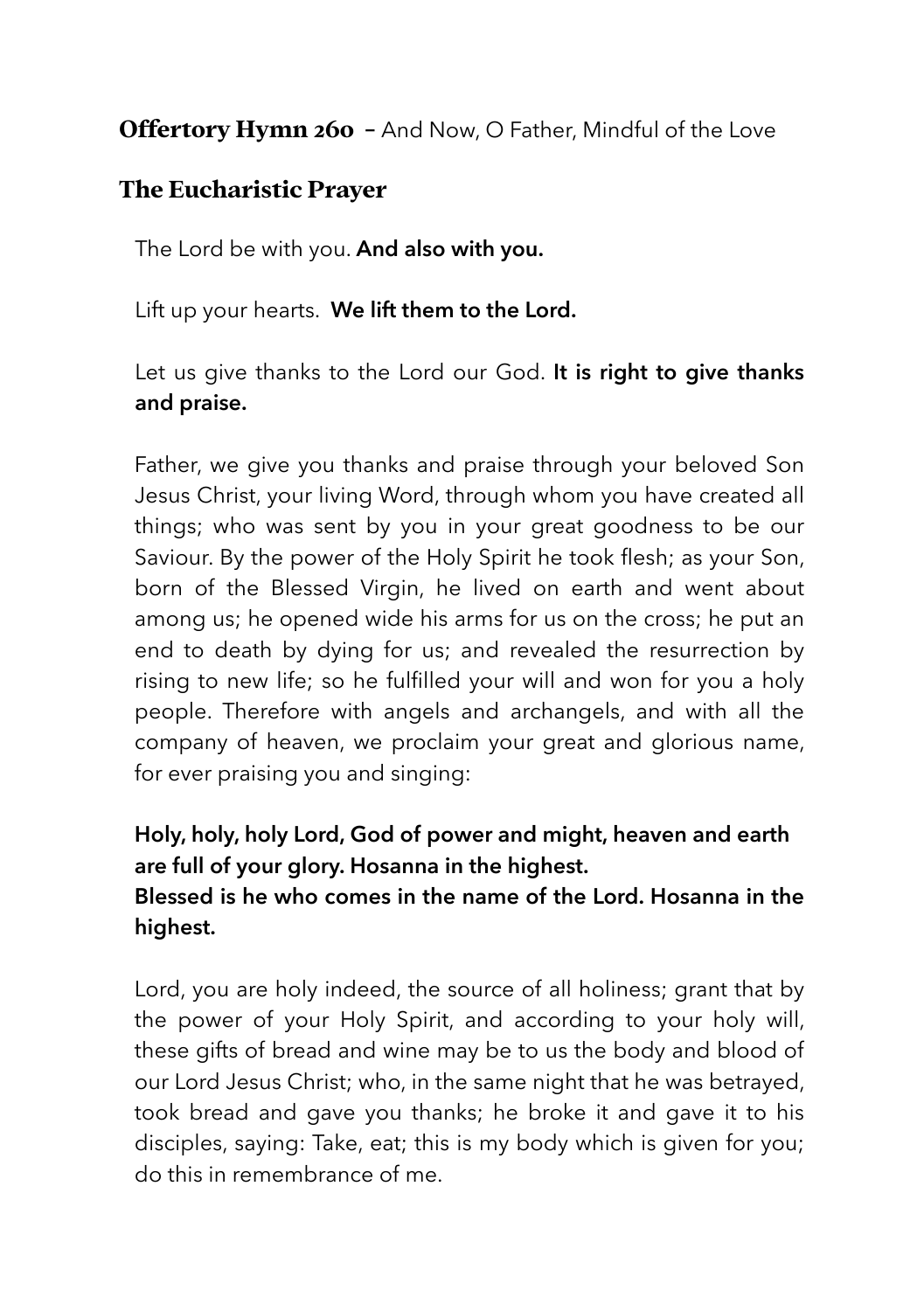In the same way, after supper he took the cup and gave you thanks; he gave it to them, saying: Drink this, all of you; this is my blood of the new covenant, which is shed for you and for many for the forgiveness of sins. Do this, as often as you drink it, in remembrance of me.

### Great is the mystery of faith: **Christ has died: Christ is risen: Christ will come again.**

And so, Father, calling to mind his death on the cross, his perfect sacrifice made once for the sins of the whole world; rejoicing in his mighty resurrection and glorious ascension, and looking for his coming in glory, we celebrate this memorial of our redemption. As we offer you this our sacrifice of praise and thanksgiving, we bring before you this bread and this cup and we thank you for counting us worthy to stand in your presence and serve you.

Send the Holy Spirit on your people and gather into one in your kingdom all who share this one bread and one cup, so that we, in the company of St. Edward and all the saints, may praise and glorify you for ever, through Jesus Christ our Lord; by whom, and with whom, and in whom, in the unity of the Holy Spirit, all honour and glory be yours, almighty Father, for ever and ever. **Amen.** 

#### **The Lord's Prayer** *(Please sit or kneel)*

Let us pray with confidence as our Saviour has taught us:

**Our Father in heaven, hallowed be your name; your kingdom come; your will be done; on earth as in heaven. Give us today our daily bread. Forgive us our sins, as we forgive those who sin against us. Lead us not into temptation; but deliver us from evil. For the kingdom, the power and the glory are yours, now and forever. Amen.**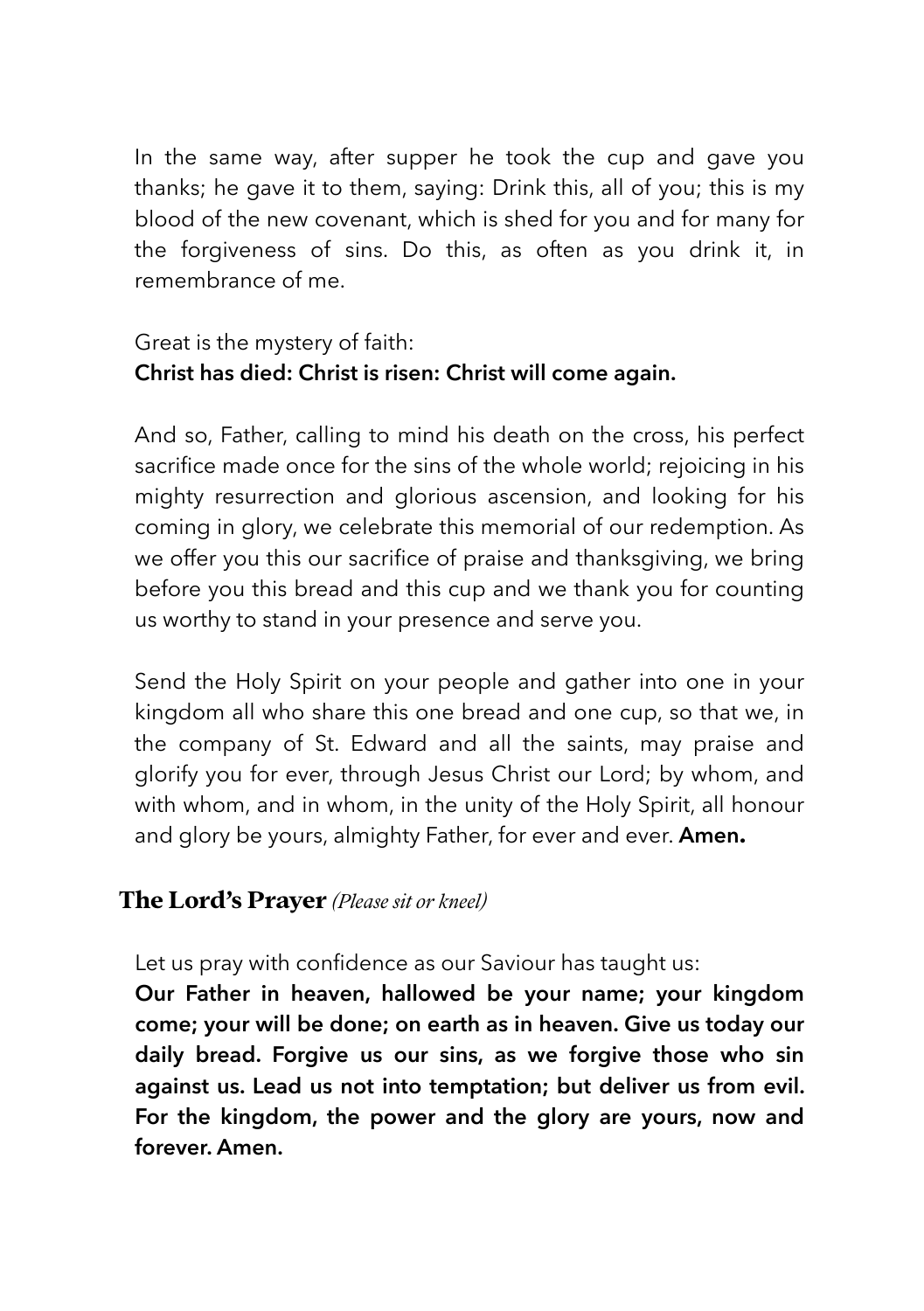We break this bread to share in the body of Christ.

**Though we are many, we are one body, because we all share in one bread.**

**Lamb of God, you take away the sins of the world, have mercy on us. Lamb of God, you take away the sins of the world, have mercy on us. Lamb of God, you take away the sins of the world, grant us peace.**

Draw near with faith. Receive the body of our Lord Jesus Christ which he gave for you, and his blood which he shed for you. Eat and drink in remembrance that he died for you, and feed on him in your hearts by faith with thanksgiving.

**We do not presume to come to this your table, merciful Lord, trusting in our own righteousness, but in your manifold and great mercies. We are not worthy so much as to gather up the crumbs under your table. But you are the same Lord whose nature is always to have mercy. Grant us therefore, gracious Lord, so to eat the flesh of your dear Son Jesus Christ and to drink his blood, that our sinful bodies may be made clean by his body and our souls washed through his most precious blood, and that we may evermore dwell in him, and he in us. Amen***.*

*(All who regularly receive communion in their church are welcome to receive here. Those who do not receive communion are invited to come forward for a blessing, with their hands downwards on the altar rail. If you require a gluten-free wafer, please raise one finger at the altar rail.)*

## **Prayer after Communion**

**Father of all, we give you thanks and praise, that when we were still far off you met us in your Son and brought us home. Dying and living, he declared your love, gave us grace, and opened the gate of glory. May we who share Christ's body live his risen life;**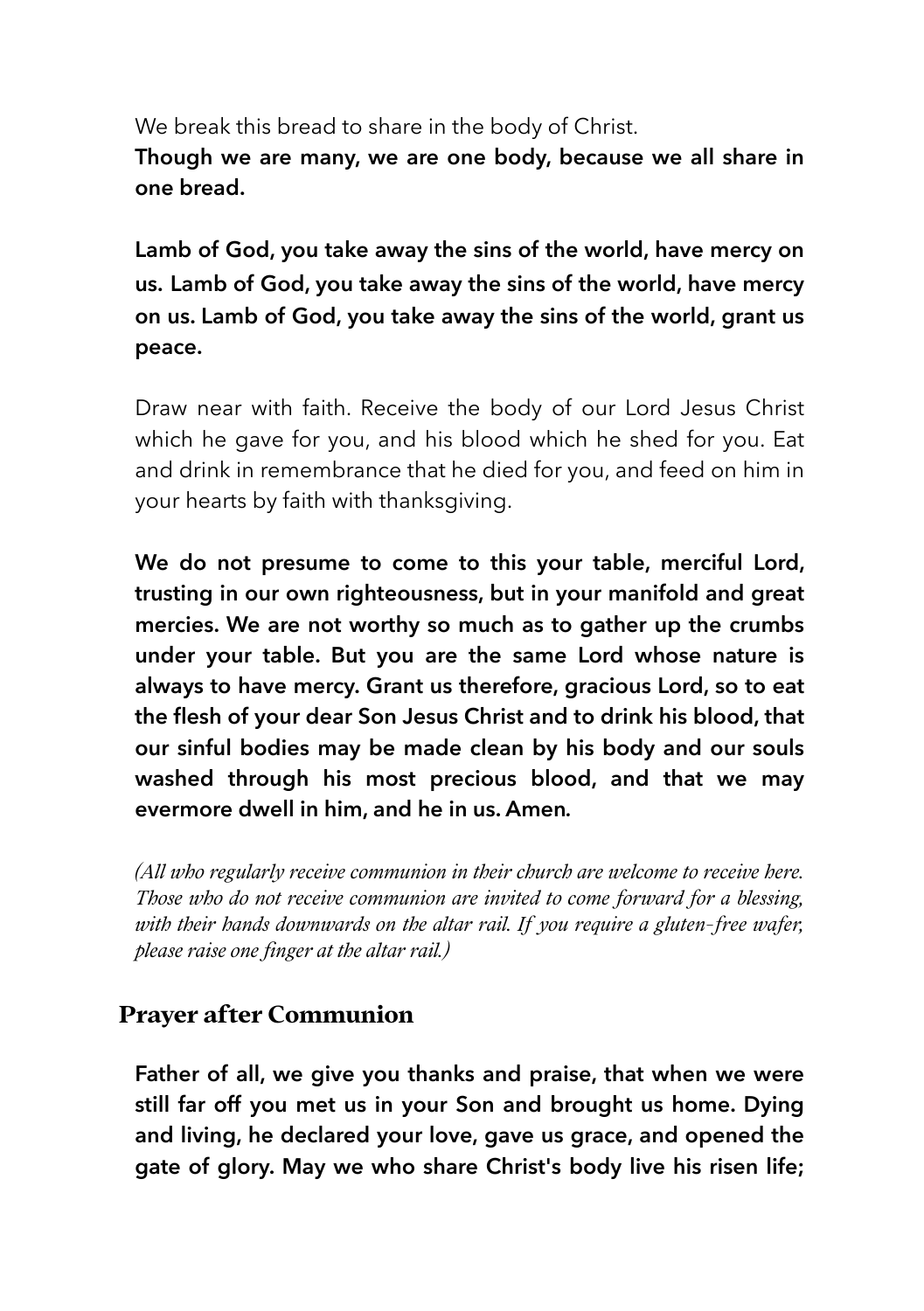**we who drink his cup bring life to others; we whom the Spirit lights give light to the world. Keep us firm in the hope you have set before us, so we and all your children shall be free, and the whole earth live to praise your name; through Christ our Lord. Amen***.* 

**Hymn 170 -** The Church's One Foundation *(We stand to sing)*

# **Notices**

# **Blessing**

The Lord bless you and keep you, the Lord make his face to shine upon you and be gracious unto you. The Lord lift his countenance upon you and give you peace; and the blessing of God Almighty, the Father, the Son, and the Holy Spirit be among you and remain with you always. **Amen.**

Go in peace to love and serve the Lord. **In the name of Christ. Amen.** 

# **Notices**

## **Upcoming Services:**

Friday 29 October - 10.30am BCP Holy Communion Sunday 31 October - 11am Holy Communion

**Volunteers Needed:** We are in need of volunteers to assist with the service each Sunday. Please consider if you are able to assist with readings or intercessory prayers. A sign up sheet is located on the table by the door of the church.